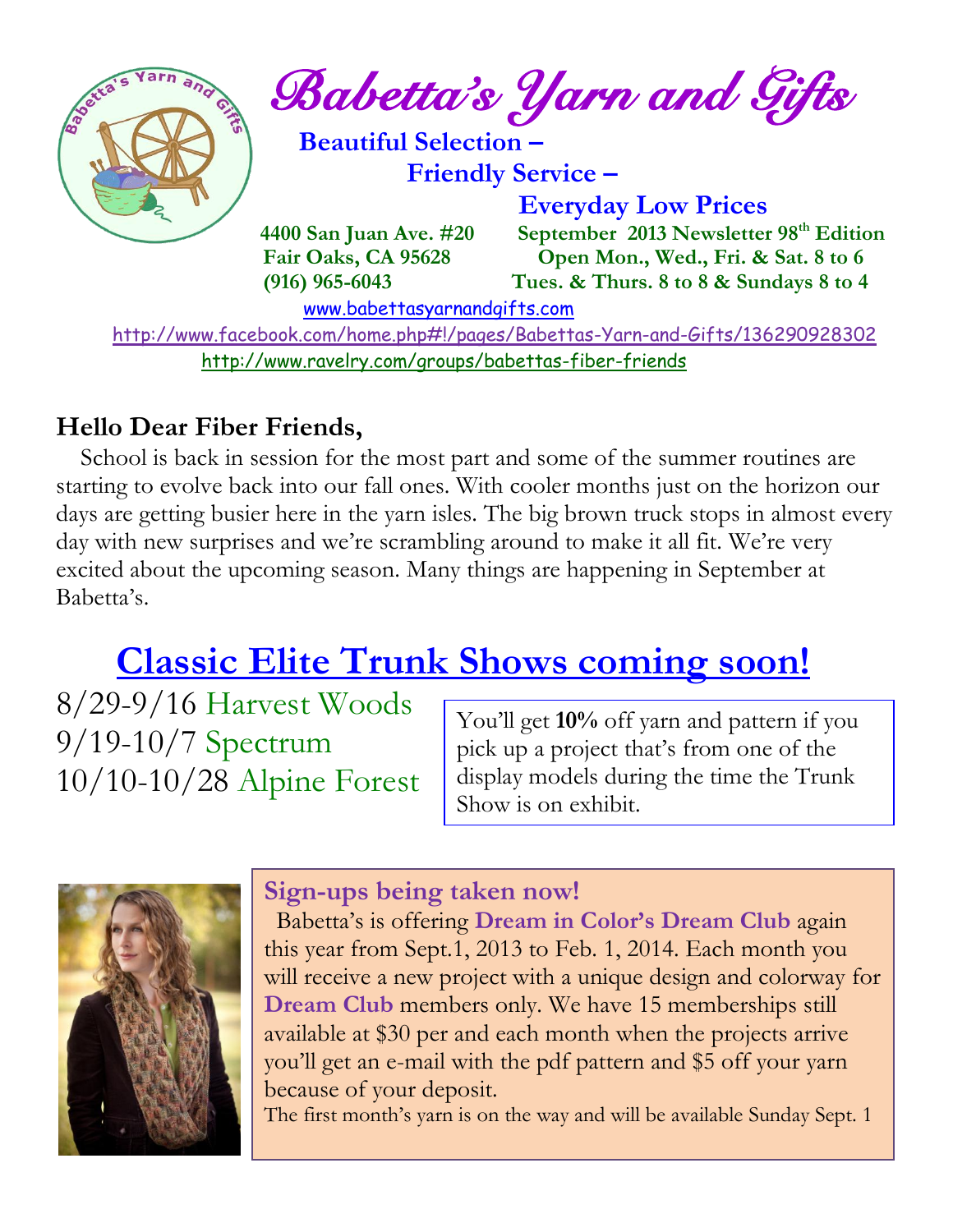#### **What's new?**

 New colors in **Classic Elite** yarns we already carry, the fall 2013 pattern books, Julep B kits, and introducing Blackthorn to our collection of their beautiful fibers.

 **Misti Alpaca** has sent new colors in Baby Me Boo, Tonos fingering weight and Alpaca Lace

 **Dream in Color** Chelsea Shawl kits, Everlasting dk, and Smooshy with Cashmere fingering weight

 New books from **Interweave**: Fairisle Style, Mollie Makes Crochet, Knitting Architecture, Blue Print Crochet Sweaters, & Metropolitan Knits **Manos** Silk Blend and Fino **Shibui** Staccato **Aslantrends** Littoral Sparkle, Plumon & Lecco **Malabrigo** merino roving will be arriving this week too.





# **"Yarn Tasting" of Cascade Yarns**

 Chad from Cascade will be here to share 20 different yarns from one of our favorite yarn companies.

September 20 6pm to 8pm

Bring your needles and come join the fun.

There will be refreshments and lots of Door prizes

R.S.V.<del>P.</del> to [info@babettasyarnandgifts.com](mailto:info@babettasyarnandgifts.com)

### **Don't forget about our Summer of Savings!**

Throughout the summer you'll find featured yarns at 20% to 50% off Watch your e-mails and facebook for each week's sale.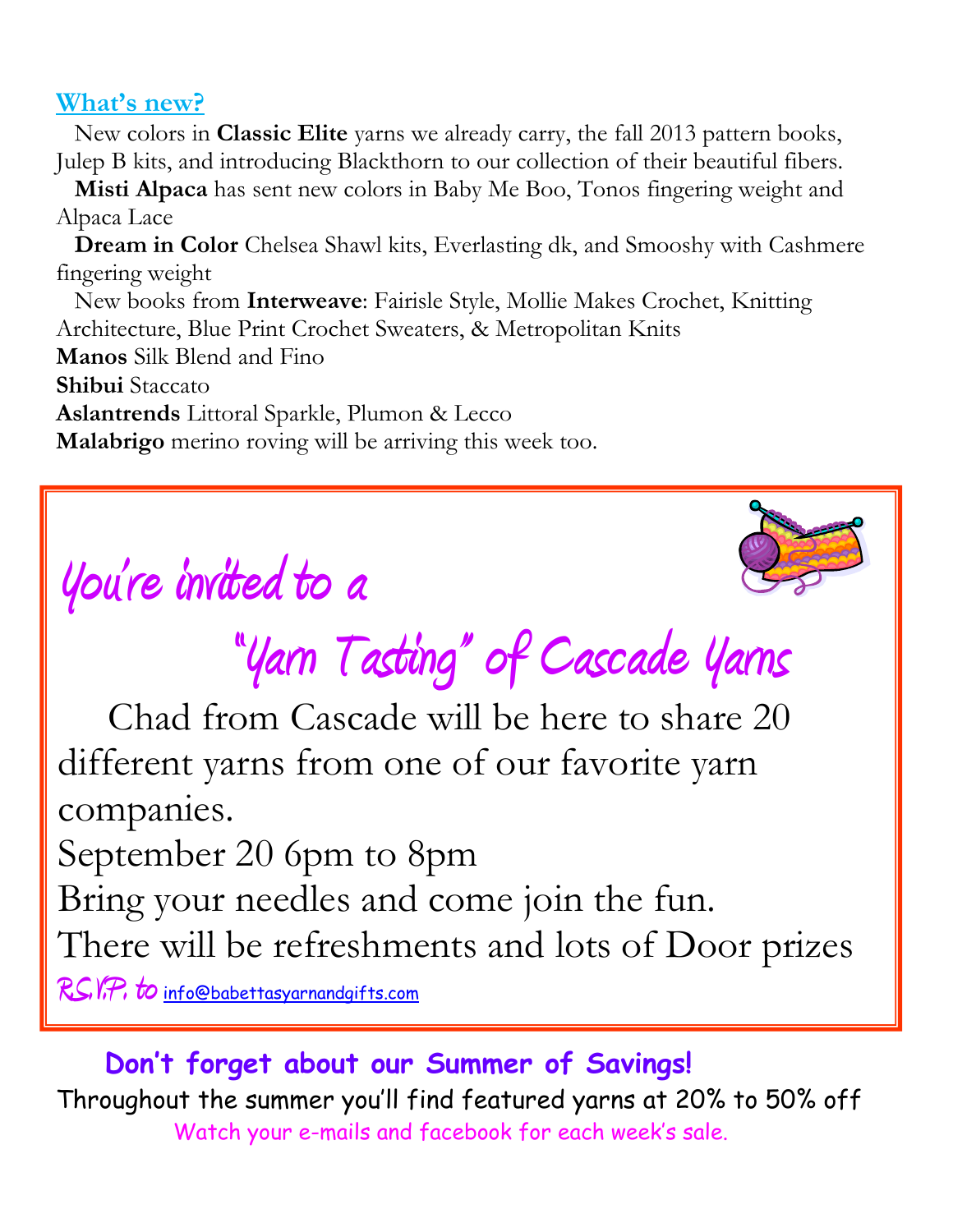Would you like to learn how to make gloves? There's still time to sign-up. Class starts this Thursday Aug. 29.

Glorious Gloves designed by Sidna Farley These classic cabled gloves are knit with sport weight Aug. 29, Sept. 5 & 12 from 6:30 to 8pm Class \$50 and receive a coupon for 10% off materials



## **Classes for September at Babetta's 916-965-6043**

 *In our project classes you can learn to knit anything from scarves to socks to felted purses to lace shawls to hats to sweaters. Pick your project and join in the fun. Our knitters inspire each other to try new things by sharing ideas and showing off their latest creation. Sign up for one of our classes and you will receive a coupon for 10% off.*

 **Pre-registration is required as class sizes are limited. Please choose your dates carefully. Because of scheduling conflicts and complications, make-up classes will only be allowed under special circumstances and individual consideration.**

#### **Tuesdays Sept. 3, 10 & 17**

Knitting Project 10am – 11:30am fee \$50 Knitting Project 6pm – 7:30pm fee \$50

**Wednesdays Sept. 4, 11 & 18** Knitting Project 1pm – 2:30pm fee \$50 Knitting Project 3:30pm- 5pm fee \$50

#### **Thursday Sept. 5, 12 & 19**

**\***Knitting Project 10am-11:30am fee \$50 Knitting Project 6pm – 7:30pm fee \$50

#### **Saturdays Sept. 7, 14 & 21**

Knitting Project 4pm – 5:30pm fee \$50. **\* We've added a new class time.**

#### **Private Lessons**

Knitting or Crochet \$20 an hour Group Knitting or Crochet Private lessons \$15 an hour per person. Spinning or weaving \$25 an hour

Group rates are \$20 an hour per person. 50% deposit required when scheduling. Cancellations with less than 24 hour notice will forfeit deposit with exceptions for emergencies. Other cancellations can be transferred to rescheduled lessons or store credit.